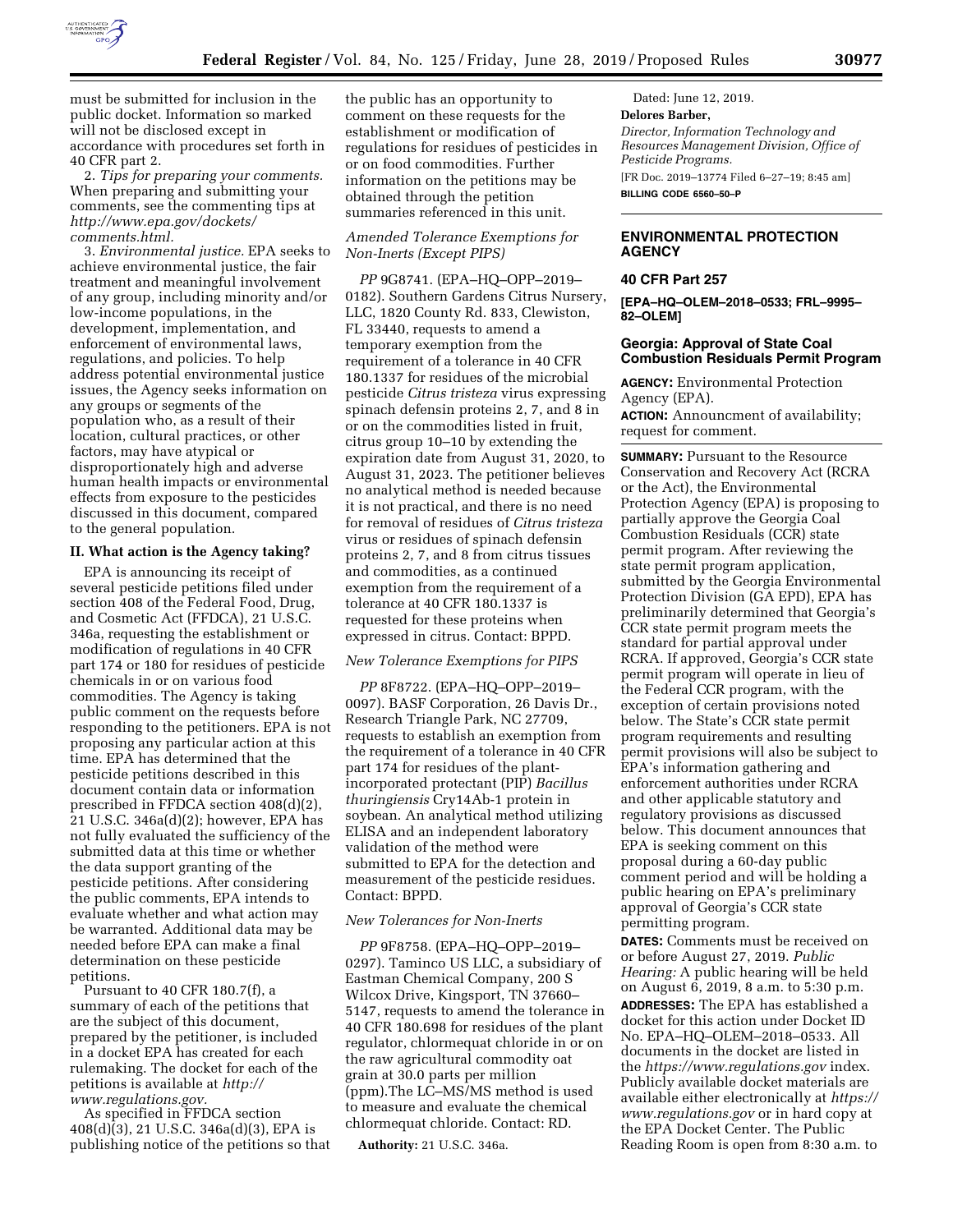4:30 p.m., Monday through Friday, excluding holidays. The telephone number for the Public Reading Room is (202) 566–1744, and the telephone number for the EPA Docket Center is (202) 566–1742. You may send comments, identified by Docket ID. No. EPA–HQ–2018–0533, by any of the following methods:

• *Federal eRulemaking Portal: <https://www.regulations.gov/>*(our preferred method). Follow the online instructions for submitting comments.

• U.S. Environmental Protection Agency, EPA Docket Center, Docket No. EPA–HQ–OLEM–2018–0533, Mail Code 28221T, 1200 Pennsylvania Ave. NW, Washington, DC 20460.

• *Hand Delivery/Courier:* EPA Docket Center, WJC West Building, Room 3334, 1301 Constitution Avenue NW, Washington, DC 20004. The Docket Center's hours of operations are 8:30 a.m.–4:30 p.m., Monday–Friday (except Federal Holidays).

*Instructions:* All submissions received must include the Docket ID No. for this rulemaking. Comments received may be posted without change to *[https://](https://www.regulations.gov/) [www.regulations.gov/,](https://www.regulations.gov/)* including any personal information provided. For detailed instructions on sending comments and additional information on the rulemaking process, see the ''Public Participation'' heading of the **SUPPLEMENTARY INFORMATION** section of this document.

The public hearing will be held at GA EPD Tradeport Training Room located at 4244 International Parkway, Suite 116, Atlanta, GA 30354–3906. The hearing will convene at 8:00 a.m. local time and conclude at 5:30 p.m. (local time). For additional information on the public hearing see the ''Public Participation'' heading of the **SUPPLEMENTARY INFORMATION** section of this document.

**FOR FURTHER INFORMATION CONTACT:** 

Michelle Long, Office of Resource Conservation and Recovery, Materials Recovery and Waste Management Division, U.S. Environmental Protection Agency, 1200 Pennsylvania Avenue NW, MC: 5304P, Washington, DC 20460; telephone number: (703) 347–8943; email address: *[Long.Michelle@epa.gov.](mailto:Long.Michelle@epa.gov)*  For more information on this announcement please visit *[https://](https://www.epa.gov/coalash) [www.epa.gov/coalash.](https://www.epa.gov/coalash)* 

**SUPPLEMENTARY INFORMATION:** 

Throughout this document ''we,'' ''us,'' and ''our'' means the U.S. EPA.

### **I. Public Participation**

#### *A. Written Comments*

Submit your comments, identified by Docket ID No. EPA–HQ–OLEM–2018– 0533, at *<https://www.regulations.gov>* 

(our preferred method), or the other methods identified in the **ADDRESSES** section. Once submitted, comments cannot be edited or removed from the docket. The EPA may publish any comment received to its public docket. Do not submit electronically any information you consider to be Confidential Business Information (CBI) or other information whose disclosure is restricted by statute. Multimedia submissions (audio, video, etc.) must be accompanied by a written comment. The written comment is considered the official comment and should include discussion of all points you wish to make. The EPA will generally not consider comments or comment contents located outside of the primary submission (*i.e.,* on the web, cloud, or other file sharing system). For additional submission methods, the full EPA public comment policy, information about CBI or multimedia submissions, and general guidance on making effective comments, please visit *[https://www.epa.gov/dockets/](https://www.epa.gov/dockets/commenting-epa-dockets)  [commenting-epa-dockets.](https://www.epa.gov/dockets/commenting-epa-dockets)* 

#### *B. Public Hearing*

EPA will hold the public hearing at the GA EPD Tradeport Training Room located at 4244 International Parkway, Suite 116, Atlanta, GA 30354–3906, on August 6, 2019, from 8 a.m. through 5:30 p.m. EPA will begin pre-registering speakers for the hearing upon publication of this document in the **Federal Register**. To register to speak at the hearing, please use the online registration form available at *[https://](https://www.epa.gov/coalash/forms/public-hearing-georgias-coal-combustion-residuals-permit-program) [www.epa.gov/coalash/forms/public](https://www.epa.gov/coalash/forms/public-hearing-georgias-coal-combustion-residuals-permit-program)[hearing-georgias-coal-combustion](https://www.epa.gov/coalash/forms/public-hearing-georgias-coal-combustion-residuals-permit-program)[residuals-permit-program.](https://www.epa.gov/coalash/forms/public-hearing-georgias-coal-combustion-residuals-permit-program)* The last day to pre-register to speak at the hearing will be July 31, 2019. On August 2, 2019, the EPA will post a general agenda for the hearing at *[https://](https://www.epa.gov/coalash/forms/public-hearing-georgias-coal-combustion-residuals-permit-program) [www.epa.gov/coalash/forms/public](https://www.epa.gov/coalash/forms/public-hearing-georgias-coal-combustion-residuals-permit-program)hearing-georgias-coal-combustion[residuals-permit-program.](https://www.epa.gov/coalash/forms/public-hearing-georgias-coal-combustion-residuals-permit-program)* 

EPA will make every effort to follow the schedule as closely as possible on the day of the hearing; however, please plan for the hearing to run either ahead of schedule or behind schedule. Additionally, requests to speak will be taken the day of the hearing at the hearing registration desk. The EPA will make every effort to accommodate all speakers who arrive and register, although preferences on speaking times may not be able to be fulfilled.

Each commenter will have five (5) minutes to provide oral testimony. The EPA encourages commenters to provide the EPA with a copy of their oral testimony electronically (via email) or in hard copy form. If EPA is anticipating a high attendance, the time allotment per testimony may be shortened to no shorter than three (3) minutes in order to accommodate all those wishing to provide testimony who have preregistered. While EPA will make every effort to accommodate all speakers who arrive and register the day of the hearing, opportunities to speak may be limited based upon the number of preregistered speakers. Therefore, EPA strongly encourages anyone wishing to speak to preregister.

The EPA may ask clarifying questions during the oral presentations but will not respond to the presentations at that time. Written statements and supporting information submitted during the comment period will be considered with the same weight as oral comments and supporting information presented at the public hearing. Verbatim transcripts of the hearing and written statements will be included in the docket for the rulemaking.

Please note that any updates made to any aspect of the hearing will be posted online at *[https://www.epa.gov/coalash/](https://www.epa.gov/coalash/forms/public-hearing-georgias-coal-combustion-residuals-permit-program)  [forms/public-hearing-georgias-coal](https://www.epa.gov/coalash/forms/public-hearing-georgias-coal-combustion-residuals-permit-program)[combustion-residuals-permit-program.](https://www.epa.gov/coalash/forms/public-hearing-georgias-coal-combustion-residuals-permit-program)*  While the EPA expects the hearing to go forward as set forth above, please monitor our website to determine if there are any updates. The EPA does not intend to publish a document in the **Federal Register** announcing updates.

If you require the service of a translator or special accommodations such as audio description, please preregister for the hearing and describe your needs by July 30, 2019. We will not be able to arrange accommodations without advanced notice.

### **II. General Information**

### *A. Overview of Proposed Action*

EPA is proposing to approve Georgia's CCR state permit program, in part, pursuant to RCRA  $4005(d)(1)(B)$ . 42 U.S.C. 6945(d)(1)(B). The fact that Georgia is seeking a partial program approval does not mean it must subsequently apply for a full program approval. However, Georgia could apply for a revised partial program approval or a full program approval at some point in the future if it chooses to do so. If approved, Georgia's CCR state permit program would operate in lieu of the Federal CCR program, codified at 40 CFR part 257, subpart  $D<sup>1</sup>$  with the exception of the provisions specifically identified below for which the state is not seeking approval. However, even for the approved provisions, EPA would

<sup>1</sup>Unless otherwise specified, all references to part 257 and part 239 in this document are to title 40 of the Code of Federal Regulations (CFR).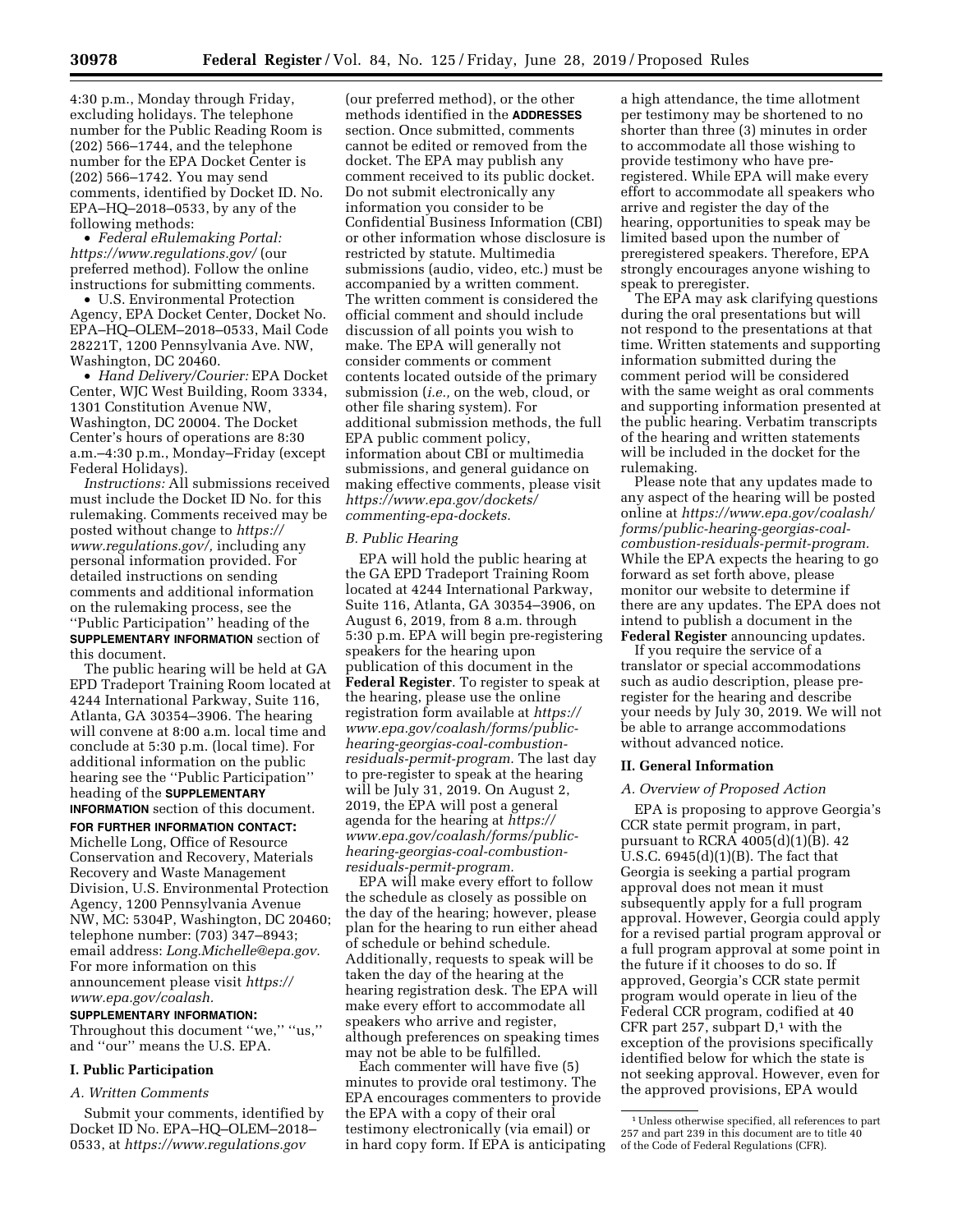retain its inspection and enforcement authorities under RCRA sections 3007 and 3008, 42 U.S.C. 6927 and 6928. *See*  42 U.S.C. 6945(d)(4)(B).

There are no federally recognized tribes within the State of Georgia, nor any federally recognized tribal lands/ reservations adjacent to Georgia's boundaries with neighboring states. Thus, EPA has not consulted with any Federal tribes in connection with this proposed Action.

### *B. Background*

CCR are generated from the combustion of coal, including solid fuels classified as anthracite, bituminous, subbituminous, and lignite, for the purpose of generating steam to power a generator to produce electricity or electricity and other thermal energy by electric utilities and independent power producers. CCR, commonly known as coal ash, include fly ash, bottom ash, boiler slag, and flue gas desulfurization materials. CCR can be sent offsite for disposal, or beneficial use, or disposed in on-site landfills or surface impoundments.

On April 17, 2015, EPA published a final rule, creating 40 CFR part 257, subpart D, that established a comprehensive set of minimum Federal requirements for the disposal of CCR in landfills and surface impoundments (80 FR 21302, April 17, 2015) (''Federal CCR regulations''). The rule created a self-implementing program which regulates the location, design, operating criteria, and groundwater monitoring and corrective action for CCR disposal, as well as the closure and post-closure care of CCR units. It also requires recordkeeping and notifications for CCR units. The Federal CCR regulations do not apply to activities that meet the definition of ''beneficial use'' of CCR, as that term is defined in § 257.53.

#### *C. Statutory Authority*

EPA is issuing this proposed action pursuant to sections 4005(d) and 7004(b)(1) of RCRA. *See* 42 U.S.C. 6945(d) and 6974(b)(1). Section 2301 of the 2016 Water Infrastructure Improvements for the Nation (WIIN) Act amended section 4005 of RCRA, creating a new subsection (d) that establishes a Federal permitting program similar to those under RCRA subtitle C and other environmental statutes. *See* 42 U.S.C. 6945(d). Under the WIIN Act, states may develop and submit an application for a state CCR permit program to EPA for approval.

Under RCRA section  $4005(d)(1)(A)$ , 42 U.S.C.  $6945(d)(1)(A)$ , states seeking approval must submit to the Administrator ''evidence of a permit

program or other system of prior approval and conditions under State law for regulation by the State of coal combustion residuals units that are located in the State.'' EPA shall approve a state permit program if the Administrator determines that the state program meets the standard in RCRA section 4005(d)(1)(B), 42 U.S.C. 6945(d)(1)(B), *i.e.,* that it will require each CCR unit located in the state to achieve compliance with either: (1) The Federal CCR requirements at 40 CFR part 257, subpart D; or (2) other state criteria that the Administrator, after consultation with the state, determines to be ''at least as protective as'' the Federal requirements. *See* 42 U.S.C. 6945(d)(1)(B). The Administrator must make a final determination, after providing for public notice and an opportunity for public comment, within 180 days of receiving a state's complete submittal of the information in RCRA section 4005(d)(1)(A). *See* 42 U.S.C. 6945(d)(1)(B). EPA may approve a CCR state permit program in whole or in part. *Id.* Once approved, the state permit program operates in lieu of the Federal requirements. *See* 42 U.S.C.  $6945(d)(1)(A)$ . In a state with partial approval, only the state requirements that have been approved operate in lieu of the Federal requirements, and facilities remain responsible for compliance with all remaining requirements in 40 CFR part 257.

Once a program is approved, the Administrator must review the approved CCR state permit program at least once every 12 years, as well as no later than three years after a revision to an applicable section of 40 CFR part 257, subpart D, or one year after any unauthorized significant release from a CCR unit located in the state. *See* 42 U.S.C.  $6945(d)(1)(D)(i)(I)–(III)$ . EPA also must review an approved program at the request of another state alleging that the soil, groundwater, or surface water of the requesting state is or is likely to be adversely affected by a release from a CCR unit in the approved state. *See* 42 U.S.C.  $6945(d)(1)(D)(i)(IV)$ .

In a state with an approved CCR state permit program, EPA may commence administrative or judicial enforcement actions under section 3008 of RCRA, 42 U.S.C. 6928, if the state requests assistance or if EPA determines that an EPA enforcement action is likely to be necessary to ensure that a CCR unit is operating in accordance with the criteria of the state's permit program. *See* 42 U.S.C. 6945(d)(4). EPA may also exercise its inspection and information gathering authorities under section 3007 of RCRA, 42 U.S.C. 6927.

## **II. Georgia's Application**

On April 13, 2018, Georgia EPD submitted its initial CCR State Permit Program application to EPA Region 4. After receiving comments from EPA, Georgia provided revisions to its 2018 application on March 6, 2019 and May 23, 2019. In its February 27, 2019, revised cover letter, Georgia requested partial approval of the State's CCR permit program.2 EPA determined that Georgia's State CCR Permit Program Application was complete and notified Georgia of its determination by letter dated June 19, 2019. Georgia's application and EPA's completeness determination letter are available in the docket supporting this preliminary determination.

Georgia's CCR Permit Program is codified at Ga. Comp. R. and Regs. 391– 3–4–.10, which adopts by reference nearly all of the technical criteria contained in 40 CFR part 257, subpart D.3 Georgia's CCR Rule is included in Appendix C of Georgia's application and is available in the docket supporting this preliminary determination. Georgia's CCR Permit Program covers a broader universe of CCR units than are covered under the Federal CCR regulations. While Georgia's general applicability section mirrors that of the Federal CCR regulations (*See* Ga. Comp. R. and Regs. 391–3–4–.10(1)(a)1. and 40 CFR 257.50(b)), and the State's definition of ''CCR Unit'' matches the Federal definition (*See* Ga. Comp. R. and Regs. 391–3–4–.01(11) and 40 CFR 257.53), the Georgia CCR regulation defines ''CCR Landfills'' and ''CCR Surface Impoundments'' differently. Specifically, the State's definitions for these units include dewatered surface impoundments, National Pollutant Discharge Elimination System (NPDES)- CCR surface impoundments (inactive, but not dewatered, surface impoundments at inactive facilities), and inactive CCR landfills. *See* Ga. Comp. R. and Regs. 391–3–4–.01(9) and (10). These units are, in turn, defined at Ga. Comp. R. and Regs. 391–3–4– .10(2)(a)1.–3. These types of CCR units are not covered by the Federal CCR regulations. *See* 40 CFR 257.50(d) and

3The Georgia CCR Rule adopts 80 FR 21468 (April 17, 2015), as amended at 80 FR 37988 (July 2, 2015) and 81 FR 51807 (August 5, 2016). *See* Ga. Comp. R. and Regs. 391–3–4–.10(1)(c).

<sup>2</sup>The revised narrative application, dated May 22, 2019, shall be substituted for the original narrative, dated March 19, 2018, and the addendum to the part 257 Checklist for CCR Surface Impoundments and CCR Landfills, submitted on March 6, 2019, shall be added to the part 257 Checklist provided with the original submission in the 2018 Application. All other documents submitted as part of the 2018 Application remain unchanged.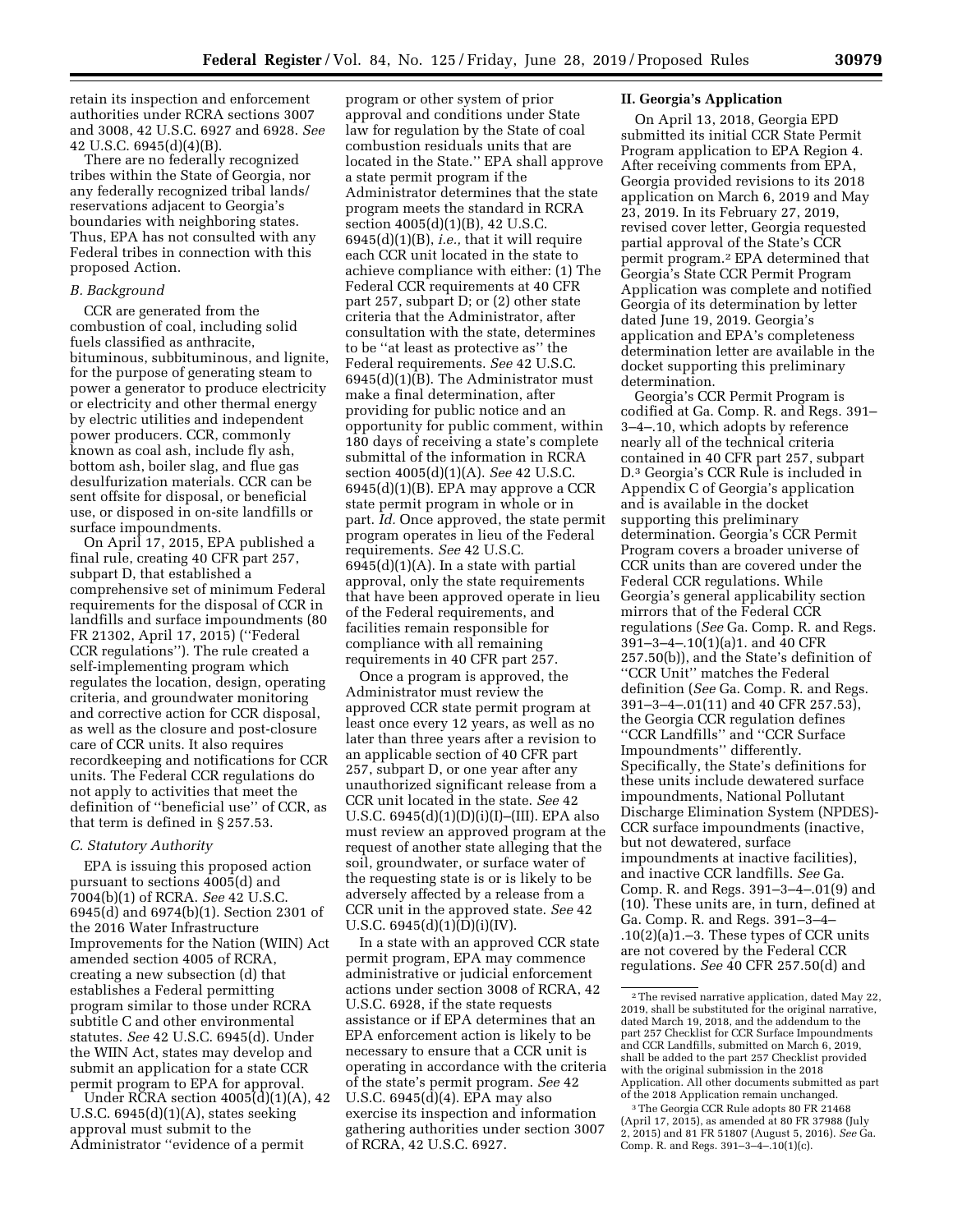257.53. However, by regulating inactive impoundments at inactive facilities, Georgia's CCR Permit Program aligns with the U.S. Court of Appeals decision in *Utility Solid Waste Activities Group, et al.* v. *EPA,* 901 F.3d 414 (D.C. Cir. 2018), which vacated the exclusion from the Federal regulations for inactive impoundments at inactive facilities. Since there are no Federal regulations for inactive impoundments at inactive facilities, EPA has no Federal criteria to compare Georgia's regulations on these units to, which is why Georgia is not seeking approval of that part of the permit program. However, Georgia intends to regulate inactive surface impoundments at inactive facilities as existing CCR units. Georgia's CCR units (existing landfills, active surface impoundments, and inactive surface impoundments at operating power plants) will all be issued new permits under Georgia's CCR regulations. Owners and operators of these units submitted permit applications to Georgia. The permits that will be issued by the state are considered new permits and thus Georgia will follow their public participation procedures for CCR units, detailed on page 14 of the narrative in the Application. Georgia CCR units are issued permits for the life of the site, with a required review (discussed on page 11 of the narrative) every 5 years.

For more information on the specific facilities covered by Georgia's CCR Permit Program, see the Technical Support Document which is available in the docket for this document.4

In addition to the technical criteria in Ga. Comp. R. and Regs. 391–3–4–.10, CCR units must comply with the permitting requirements in Ga. Comp. R. and Regs. 391–3–4–.10(9); the procedural permitting requirements in Ga. Comp. R. and Regs. 391–3–4–.02; the financial assurance requirements in Ga. Comp. R. and Regs. 391–3–4–.10(10) and 391–3–4–.13; and the reporting requirements in Ga. Comp. R. and Regs. 391–3–4–.17.

# **III. EPA Analysis of Georgia's Application**

As discussed in Unit I.C. of this document, RCRA section 4005(d) requires EPA to evaluate two components of a state program to determine whether it meets the standard for approval. First, EPA is to evaluate the adequacy of the permit program itself (or other system of prior approval and conditions). *See* 42 U.S.C. 6945(d)(1)(A). Second, EPA is to evaluate the adequacy of the technical criteria that will be included in each permit, to determine whether they are the same as the Federal criteria, or to the extent they differ, whether the modified criteria are ''at least as protective as'' the Federal requirements. *See* 42 U.S.C. 6945(d)(1)(B). Only if both components meet the statutory requirements may EPA approve the program. *See* 42 U.S.C. 6945(d)(1).

On that basis, EPA conducted an analysis of Georgia's State CCR Permit Program Application, including a thorough analysis of Ga. Comp. R. and Regs. 391–3–4–.10 and its adoption by reference of portions of 40 CFR part 257, subpart D. As noted, Georgia has requested partial program approval of its CCR permit program. The Georgia CCR Rule does not adopt by reference 40 CFR 257.52(b), which requires compliance with the protections for Threatened and Endangered Species identified in 40 CFR 257.3–2. Additionally, it adopts by reference portions of the Federal CCR regulations that have since been vacated by the U.S. Court of Appeals in *Utility Solid Waste Activities Group, et al.* v. *EPA.*5 Accordingly, Georgia is not seeking approval for the following:

1. Requirements relevant to Endangered Species in 40 CFR 257.3–2;

2. The exclusion of inactive impoundments at inactive facilities at 40 CFR 257.50(e), but which has now been vacated;

3. 40 CFR 257.101(a), which allows unlined impoundments to continue receiving coal ash unless they leak, and which has since been vacated; and

4. 40 CFR 257.71(a)(1)(i), which classifies ''clay-lined'' impoundments as lined, which has since been vacated.

Based on this analysis, EPA has preliminarily determined that the portions of Georgia's CCR state permit program that have been submitted for approval meet the standard in section 4005(d)(1)(A) and (B) of RCRA. Georgia's CCR permit program includes all the elements of an adequate CCR state permit program as discussed in more detail below. It also contains all the technical criteria in 40 CFR part 257, except for the provisions specifically discussed below. Consequently, EPA is proposing to approve Georgia's permit program ''in part.'' 42 U.S.C. 6945(d)(1)(B). EPA's analysis and findings are discussed in greater detail below and in the Technical Support Document, which is available in the docket supporting this preliminary determination.

# *A. Adequacy of Georgia's Permit Program*

Section 4005(d)(1)(A) of RCRA, 42 U.S.C.  $6945(d)(1)(A)$ , requires a state seeking CCR state permit program approval to submit to EPA an application with ''evidence of a permit program or other system of prior approval and conditions under State law for regulation by the State of coal combustion residuals units that are located in the State;'' however, it does not require EPA to promulgate regulations governing the process or standard for determining the adequacy of such state programs. EPA, therefore, developed the *Coal Combustion Residuals State Permit Program Guidance Document; Interim Final* (82 FR 38685, August 15, 2017) (the ''Guidance Document''). The Guidance Document provides guidance on a process and standards that states may choose to use to apply for EPA approval of their CCR permit programs, based on the existing regulations at 40 CFR part 239 and the Agency's experience in reviewing and approving state programs in general. EPA evaluated the adequacy of Georgia's CCR state permit program using the process and statutory and regulatory standards discussed in the Guidance Document. EPA's findings are summarized below and provided in more detail in the Technical Support Document located in the docket supporting this preliminary determination.

#### 1. Public Participation

Based on section 7004 of RCRA, 42 U.S.C. 6974, and the part 239 regulations, it is EPA's judgment that an adequate state CCR permitting program

<sup>4</sup> Georgia's application also includes some discussion of Municipal Solid Waste Landfills (MSWLs), including Commercial Industrial Landfills (CILs), that dispose of CCR. While Georgia permits these facilities through its MSWL regulations, MSWLs disposing of CCR are exempted from the requirements of 40 CFR 257 and are outside the scope of the Federal CCR regulations and the State's CCR Permit Program. Georgia's discussion of these landfills and how it regulates them is included in its application only to provide a more inclusive description of CCR disposal activities in Georgia.

<sup>5</sup>See *Utility Solid Waste Activities Group, et al.*  v. *EPA,* No. 15–1219 (D.C. Circuit). On August 21, 2018, the United States Court of Appeals for the District of Columbia Circuit vacated and remanded the three provisions of the Federal CCR Rule: 40 CFR 257.101(a), which allowed unlined impoundments to continue receiving coal ash unless they leak; 40 CFR  $257.71(a)(1)(i)$ , which classified ''clay-lined'' impoundments as lined; and 40 CFR 257.50(e), which exempted from regulation inactive impoundments at inactive facilities. Georgia adopts by reference 40 CFR 257.71(a)(1)(i) and 40 CFR 257.101(a) at Ga. Comp. R. and Regs. 391–3–4–.10(c), two of the three provisions that were vacated.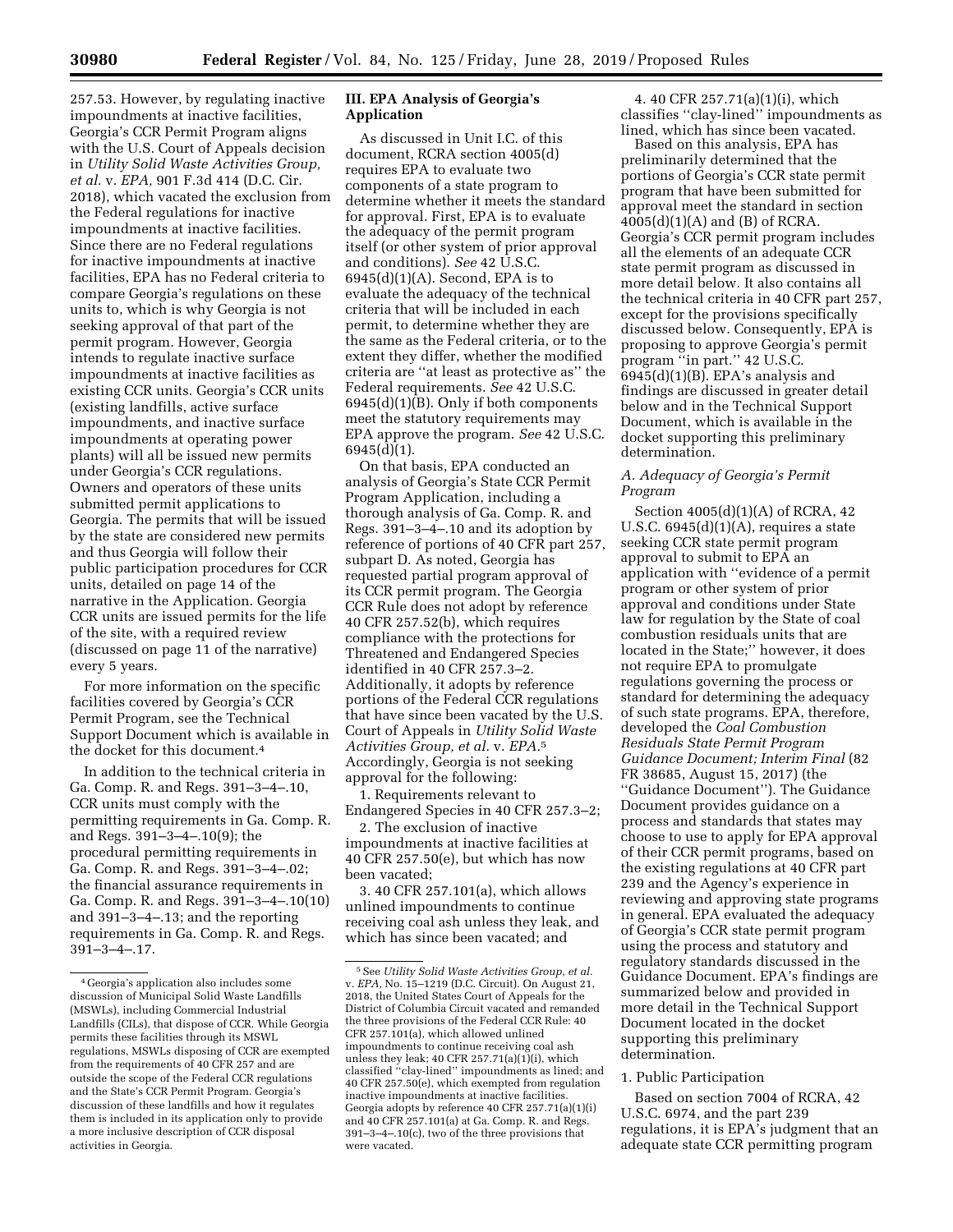will ensure that: (1) Documents for permit determinations are made available for public review and comment; (2) final determinations on permit applications are made known to the public; and (3) public comments on permit determinations are considered. To meet these requirements, Georgia has adopted a policy governing the procedure for public comment on draft CCR permits, which is memorialized in its ''CCR Draft Permit Public Comment Process'' Memorandum, signed by the Director of Georgia EPD on April 13, 2018. This procedure requires that Georgia EPD post all draft CCR permits online and concurrently notify anyone who has signed up to receive email for coal ash-related announcements of the posting. Draft permits and all information submitted as part of CCR permit applications will be available for review in person at Georgia EPD's Tradeport office. Draft permits will be available for public comment for 30 days, and the Director may extend this comment period if deemed necessary. Georgia EPD will accept comments via email or regular mail. After the comment period ends, Georgia EPD will review all comments received and make any necessary changes before making a final permit decision. When issuing a final permit, Georgia EPD will release a response to comments on the draft permit and will notify the public in the same manner as when it provided notice of the draft permit. The final permit and response to comments will be available for review online. The ''CCR Draft Permit Public Comment Process'' Memorandum, a sample transmittal letter to the CCR facility owner, and a sample ''Notice of the Opportunity for Public Comment'' are included in Appendix D to the 2018 Application and is available in the docket supporting this preliminary determination. EPA has preliminarily determined that this approach provides adequate opportunities for public participation in the permitting process sufficient to meet the standard for program approval.

## 2. Guidelines for Compliance Monitoring Authority

Based on the 40 CFR part 239 regulations, it is EPA's judgment that an adequate CCR state permit program should provide the state with the authority to gather information about compliance, perform inspections, and ensure that information it gathers is suitable for enforcement. Georgia EPD has compliance monitoring authority under O.C.G.A. §§ 12–8–23.1(a)(4), 12– 8–29.1, and 12–8–23.1(20). Specifically, O.C.G.A. § 12–8–23.1(a)(4) and O.C.G.A.

§ 12–8–29.1 give the Director of Georgia EPD authority to undertake investigations, analysis, and inspections to determine compliance, and to enter property to undertake investigations to verify compliance. Further, O.C.G.A. § 12–8–23.1(20) grants the Director of Georgia EPD the authority to exercise all incidental powers necessary to carry out the purposes of applicable state law. Together these authorities provide the State with authority to obtain records from an owner or operator to determine compliance. EPA has preliminarily determined that these compliance monitoring authorities are adequate, and that this aspect of the State's CCR state permit program meets the standard for program approval.

#### 3. Guidelines for Enforcement Authority

Based on the 40 CFR part 239 regulations, it is EPA's judgment that an adequate CCR state permit program should provide the state with adequate enforcement authority to administer its CCR state permit program, including the authority to: (1) Restrain any person from engaging in activity which may damage human health or the environment, (2) sue to enjoin prohibited activity, and (3) sue to recover civil penalties for prohibited activity. Georgia EPD has adequate enforcement authority for its existing programs under O.C.G.A. sections 12–8– 23.1(a)(9), 12–8–30, 12–8–30.1, 12–8– 30.4, and 12–8–30.6, and these authorities extend to Georgia's CCR state permit program. For example, O.C.G.A. section 12–8–23.1(a)(9) provides the State with authority to bring an administrative or civil proceeding to enforce the Georgia Comprehensive Solid Waste Management Act and its implementing regulations. O.C.G.A. section 12–8–30 provides the State with the authority to issue orders requiring corrective action to remedy violations. Under O.C.G.A. section 12–8–30.4, the State may sue in superior court for injunctions, restraining orders, and other relief for activities that violate the State program. Finally, under O.C.G.A. section 12–8–30.6, the State has the authority to bring an administrative action to assess civil penalties for violations of the State's program. EPA has preliminarily determined that this aspect of Georgia's CCR state permit program meets the standard for program approval.

# 4. Intervention in Civil Enforcement Proceedings

Based on section 7004 of RCRA and the 40 CFR part 239 regulations, it is EPA's judgment that an adequate CCR state permit program should provide

adequate opportunity for citizen intervention in civil enforcement proceedings. Specifically, the state must either: (a) Provide for citizen intervention as a matter of right or (b) have in place a process to (1) provide notice and opportunity for public involvement in civil enforcement actions, (2) investigate and provide responses to citizen complaints about violations, and (3) not oppose citizen intervention when permissive intervention is allowed by statute, rule, or regulation. In Georgia, citizen intervention is possible in the State civil enforcement process as a matter of right for interested parties. Pursuant to O.C.G.A. section 12–8–30.2, all hearings/reviews of enforcement actions on orders shall be conducted in accordance with O.C.G.A. section 12–2– 2, which provides that hearings shall be conducted in accordance with the Georgia Administrative Procedures Act, which provides for intervention by citizens in contested cases. *See* O.C.G.A. section 50–13–14. EPA has preliminarily determined that these authorities provide for an adequate level of citizen involvement in the enforcement process, and that this aspect of the State's CCR state permit program meets the standard for program approval.

#### *B. Adequacy of Technical Criteria*

EPA has preliminarily determined that the portions of Georgia's CCR permit program that were submitted for approval meet the standard for approval under RCRA section 4005(d)(1)(B)(i), 42 U.S.C. 6945(d)(1)(B)(i). To make this preliminary determination, EPA compared the technical requirements in Georgia's CCR regulations to 40 CFR part 257 to determine whether they differed from the Federal requirements, and if so, whether those differences met the standard in RCRA sections 4005(d)(1)(B)(ii) and (C), 42 U.S.C.  $6945(d)(1)(B)(ii)$  and  $(C)$ . Georgia's CCR regulations are contained in Ga. Comp. R. and Regs. 391–3–4–.10, where Georgia adopts by reference portions of 40 CFR part 257, subpart D, and also spells out certain provisions. Specifically, in addition to what is required by 40 CFR part 257, the Georgia CCR regulations contain additional state-specific requirements for new and lateral expansions of CCR landfills in Ga. Comp. R. and Regs. 391– 3–4–.10(3)(c)–(e); operating criteria in Ga. Comp. R. and Regs. 391–3–4– .10(5)(c); groundwater monitoring and corrective action in Ga. Comp. R. and Regs. 391–3–4–.10(6)(b)–(g); closure and post-closure care in Ga. Comp. R. and Regs.  $391-3-4-.10(7)(c)-(g)$ ; and